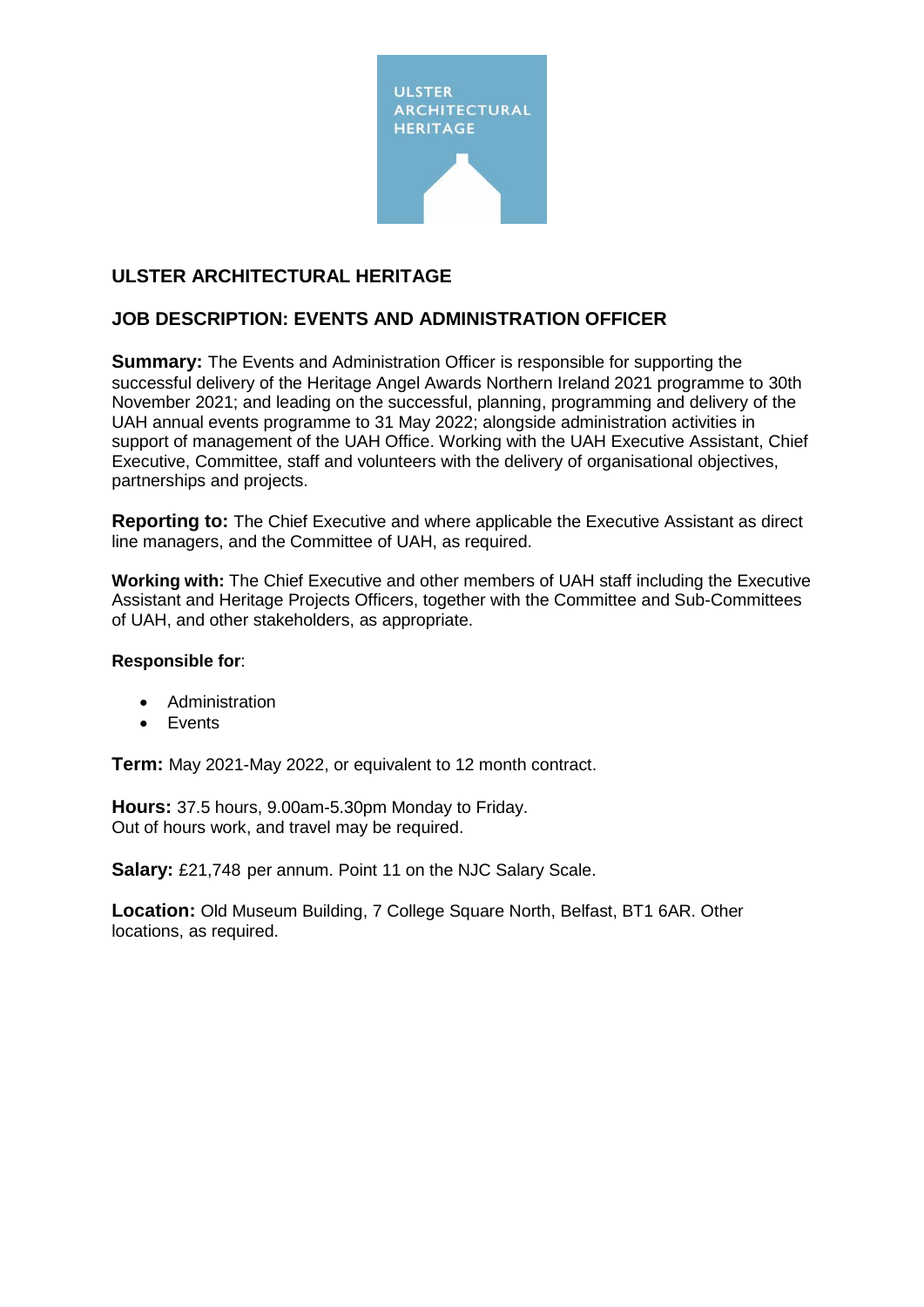

### **BACKGROUND:**

Please note these responsibilities will either be fulfilled personally or by effective delegation, and many will involve planning and agreement with the Chief Executive and Committee. Some tasks will involve working directly with the Chief Executive, Committee and/or other members of the staff team - in particular the Events and Administration Officer. However, the Executive Assistant will be expected to take primary lead on the following:

#### **MAIN ACTIVITIES:**

Please note these activities will either be fulfilled personally or by working with other members of the staff or Committee, and many will involve planning and agreement with the Chief Executive and Executive Assistant. Some tasks will involve working directly with the Executive Assistant, Chief Executive, Committee, and/or other members of the staff team. However, the Events and Administration Officer will be expected to take primary lead on the following:

#### **Administration:**

- Lead on day-to day administration;
- Administrate correspondence incoming to UAH via telephone, email and post; including processing orders for events/publications/membership, etc;
- Oversee the UAH website and social media. Review and update as required. Ensure that other staff are updating their relevant section as required;
- Ensure consistency of output on the UAH website and social media- quality and consistency of input e.g. text, images, etc;
- Pack and post out general/membership/events correspondence/publication orders or other correspondence where applicable;
- Promote membership/publications/events by email, social media and UAH website;
- Develop ways in which UAH might enhance membership offering and membership sign up;
- Ensure that publication stock is audited, and that sufficient stock is available for sale at all times;
- Distribute publication stock to retail outlets where necessary;
- Develop ways in which UAH might develop marketing of publications to sell maximum amount of stock;
- Arrange and minute meetings of the UAH committee(s);
- Other administrative duties as necessary to support UAH activities.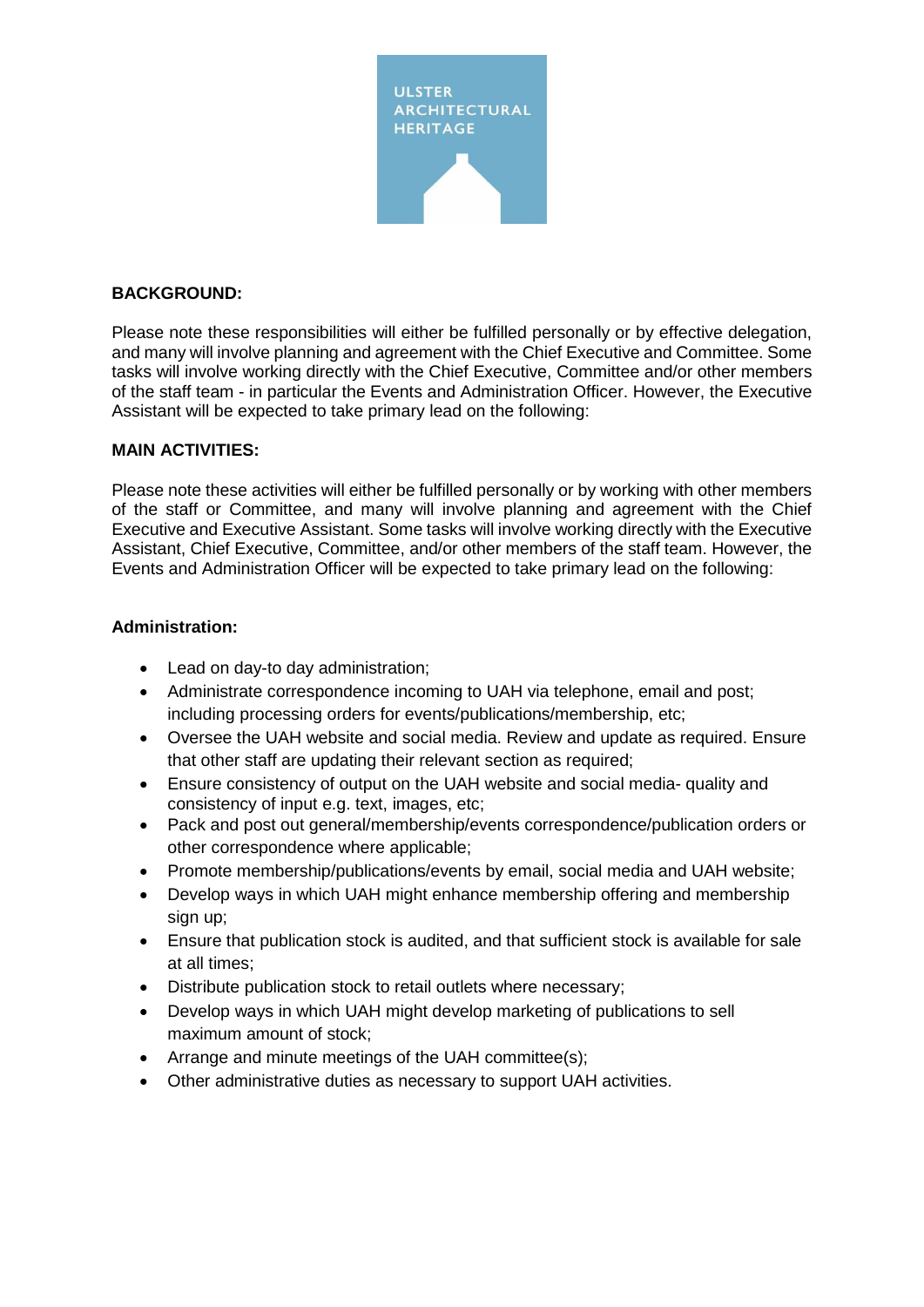

### **Events:**

- Support the delivery of key primary event project Heritage Angel Awards Northern Ireland (applies to the 2021 period only);
- Advance planning and programming of the UAH annual events programme for the 2022 period;
- Lead on the delivery of the annual UAH events programme through to mid-year 2022;
- Take UAH events bookings by post, over the telephone or online:
- Support content, design and print of promotional materials as necessary for events e.g. promotional flyers/leaflets/programmes;
- Administrate bookings;
- Correspond with attendees with confirmation, updates, etc;
- Monitor uptake of events and give regular reports on events to the Chief Executive and Committee;
- Lead the chairing and/or hosting of UAH events;
- Provide technical support to facilitate in person and online delivery of events and foster the ongoing development of UAH Online;
- Book venues/IT support/catering etc where required;
- Promote events by email, social media and UAH website;
- Arrange and minute meetings of the UAH Events Sub Committee.

## **This post will work under the direct line management of the Executive Assistant.**

**The above is not an exhaustive list of duties and you will be expected to perform different tasks as necessitated by your changing role within the organisation and the overall business objectives of the organisation.** 

#### **Essential**

- Third level qualification in business administration/marketing/events management, or equivalent;
- Experience of providing designated support to a key event/project;
- Proven experience of organisation, diary management and planning skills.
- Proven experience of events programming and delivery skills;
- Organised with ability to prioritise own workload effectively, to co-ordinate activities and conflicting demands to ensure that tight deadlines are met.
- Effective communication skills, using multi-platform delivery, with the ability to work well with range of people at all levels.
- Awareness and ability to use systems and adopt new technologies e.g social media, online event facilitation, online booking and management systems.
- Good ability to develop strong working relationships with stakeholders at all levels of the organisation and externally.